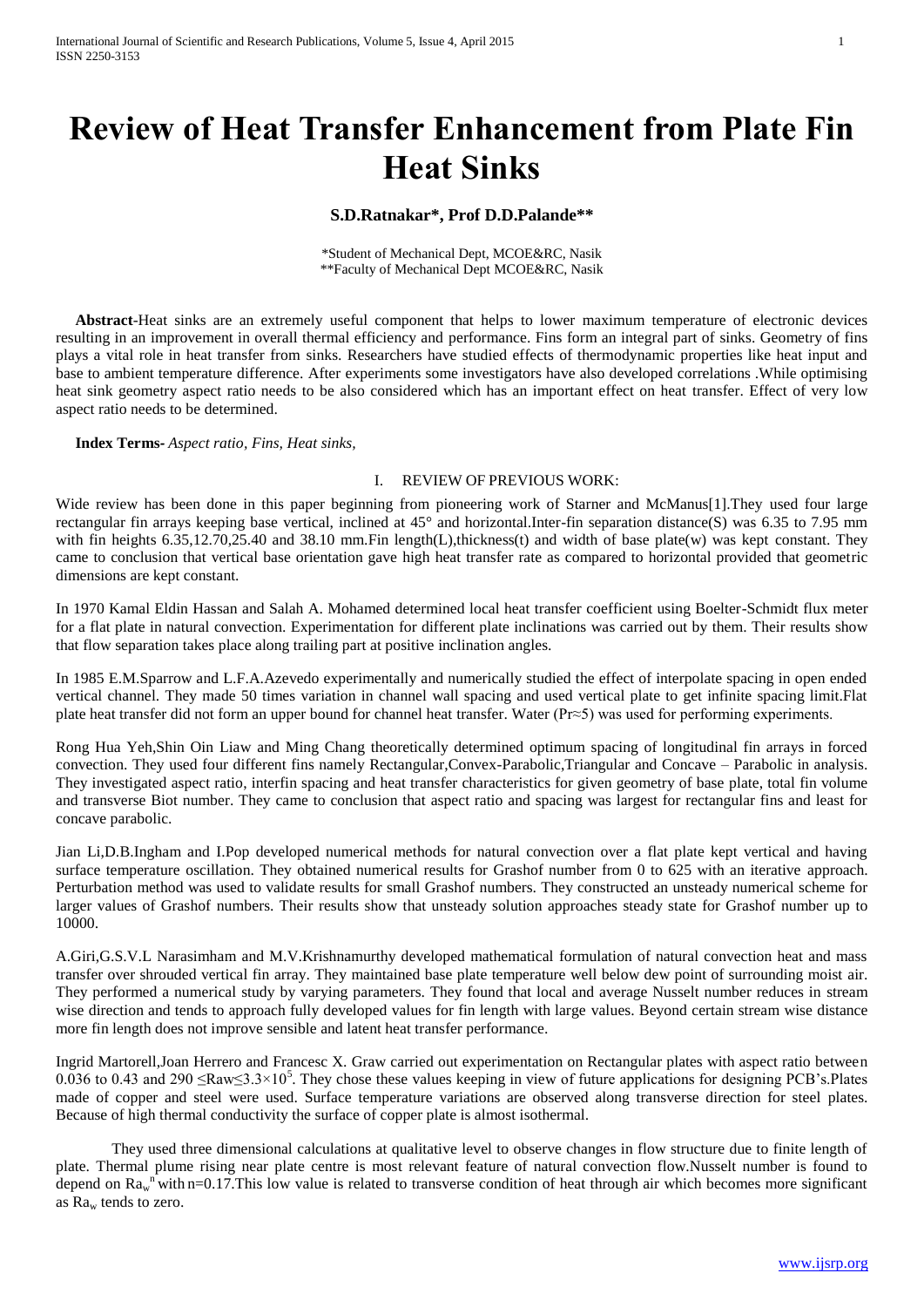A.S.Krishnan,B.Premchandran,C.Balaji and S.P.Venkateshan carried out experimental and semi experimental investigation of steady laminar natural convection and surface radiation between three parallel vertical plates with black board paint on central hot plate and two side plates polished and unheated spaced symmetrically on each side and air as a medium.Radiosity-Irradiation method was used to calculate radiative heat transfer of hot surface and was deducted from input power of heater to get convective heat transfer rates and therefore Nusselt number. Six plate spacing's between 12.66 to 52.2 mm were used for experiments. Analysis shows importance of radiation heat transfer for low temperature of 310K.

S.A.M.Said,M.A.Habib,H.M.Badr and S.Anwar numerically investigated steady two dimensional turbulent natural convection between inclined isothermal plates. Calculations were done for single aspect ratio,L/b=24 for a range of modified Rayleigh number Ra',10<sup>4</sup> $\leq$  Ra' $\leq$ 10<sup>6</sup> and inclination angle of 0° $\leq \theta \leq$ 90°. Their results show that channel overall average Nusselt number reduces, rate of reduction increases with an increase in inclination angle. For horizontal channel  $(\theta = 90^{\circ})$  results indicate that local Nusselt number along lower wall is higher than that along wall.

Giulio Lorenzini experimentally analysed flow field in air above flat metallic hot plate. Light coil is used as partial tracer of air flow field. Variation of angular velocity of coil with temperature variation of hot plate was measured. Tests showed that coil weight has an influence on angular velocity of system but an increase in weight does not lead to decrease in velocity.

S.A.Nada experimentally determined natural convection heat transfer and fluid flow characteristics in horizontal and vertical narrow enclosures at wide range of Rayleigh number(Ra) for different fin spacing's and lengths. Inserting fins enhances heat transfer rate as compared to bare base plate. Optimum fin spacing's for which Nusselt number(Nu) and finned surface effectiveness(ε) are maximum is obtained. They found that Nu and  $\varepsilon$  increases with increasing fin length. As Ra increases Nu also increases and for any fin array geometry as Ra increases  $ε$  reduces for Ra $>$ 10,000.

Hussam Jouhara and Brian P. Axcell analysed thermal conduction within a heat sink with rectangular fins cooled by laminar forced convection. Classical heat transfer theory and computational approach is used to model increase in air temperature through channels formed by adjacent fins.

Calculations show variation in heat transfer parameters along axial distance and more particularly rapid changes in heat transfer coefficient and fin efficiency near leading edges of cooling fins. Initially they obtained results for idealised fins which are 100% efficient.

Kamil Mert Cakar numerically investigated steady state natural convection from rectangular fins vertically placed by means of ICEPAK.Effect of geometric parameters on performance of heat dissipation from fin array was examined. Two sets were used and optimum fin spacing's was found numerically and experimentally. He found that convection heat transfer rate depends on fin height and fin length. For given fin spacing heat transfer rate increases with an increase in fin height. average temperature of fins reaches to minimum for specific fin spacing value.

M.Dogan and M.Sivrioglu investigated mixed convection heat transfer from longitudinal fins inside horizontal channel.Wide range of modified Rayleigh number and fin heights and spacing's was used. They also investigated optimum fin spacings to obtain maximum heat transfer. Air as a working fluid was used. Velocity of fluid was kept nearly constant (0.15≤Win≤0.16 m/s) with a flow rate control valve so that Reynolds number was always about Re=1500.Results obtained from experiments show that optimum fin spacing's which gives maximum heat transfer is S=8-9mm and depends on value of Ra.

Cheng-Hung Huang,Jon-Jer Lu and Herchang Ay examined a 3-D heat sink module to determine optimum design variables using Leveberg Marquardt Method (LMM).Three different heat sinks are designed with original fin arrays. Their objective was to minimize maximum temperature in fin array and get best shape of Sink. They concluded that optimum fin height tends to become higher and optimum fin thickness becomes thinner than original array resulting in an increase in fin pitch and base thickness. They measured temperature dfference for optimal heat sink by using thermal camera.

Dong Kwon Kim optimised thermal performance of vertical plate fin heat sink under natural convection with fin thickness varying in direction normal to fluid flow. For this air cooled heat sink ,thermal resistance reduces by upto 10% when fin thickness increases in direction normal to that of fluid flow. The difference between thermal resistances of heat sinks with uniform thickness and sinks with variable thickness reduces as height increases and as heat flux reduces.

Ilker Tari,Mehdi Mehrtash numerically investigated steady state natural convection from heat sinks with parallel arrangement of rectangular cross section plate fins on vertical base. Aluminium heat sinks with two different practical lengths are modelled. Finite volume CFD simulations are used to obtain natural convection and radiation heat transfer rates from heat Sinks. They suggested set of dimensionless correlations for convective heat transfer rates. They observed that convection heat transfer rates stay almost same for small inclinations. For inclination angles of  $\pm 4^{\circ}, \pm 10^{\circ}, \pm 20^{\circ}, \pm 30^{\circ}, \pm 5^{\circ}, \pm 60^{\circ}, \pm 75^{\circ}, \pm 80^{\circ}, \pm 90^{\circ}$  extent of validity of obtained vertical case correlation is investigated by modifying Grashof Number.

Hung Yi Li,Shung-Ming Chao,Jing-Wei Chen,Jing-Tang yang experimentally studied thermal fluid characteristics of plate fin heat sinks cooled by piezoelectric fan. Experimental results show that when the piezoelectric fan is vertical thermal performance is best with tip of fan blade at centre of heat sink. When fan is horizontal there performance is best with fan tip blade at front edge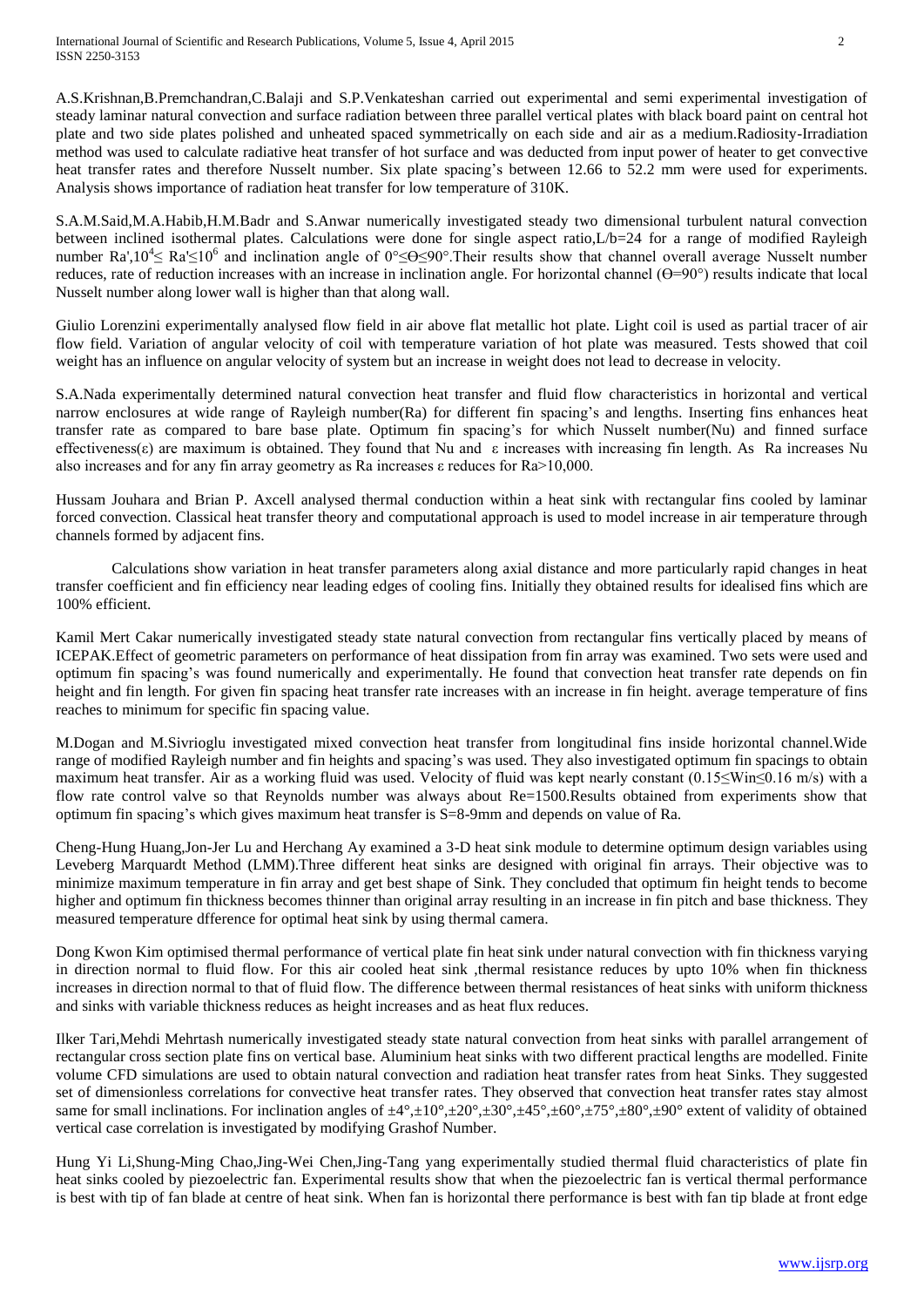of heat sink. Vertical piezoelectric fan performs best with low fin height. For two fin heat sinks correlation with fin height depends on fin width. A thermal resistance reduces with fin width when piezoelectric fan is horizontal.

#### II. SUMMARY

Researchers have found that rectangular plate fin heat sinks are easy to manufacture. Heat transfer rate from rectangular plate heat sinks in vertical orientation is more as compared to horizontal one. Heat transfer rate from plate heat sinks depends on base-toambient temperature difference as well as fin geometry. Geometric parameters like fin length, fin height, thickness play a significant role on convective heat transfer. It is observed that with an increase in fin height, fin length and base-to-ambient temperature difference heat transfer rate increases proportionately. It is also found that optimum fin spacing depends on above mentioned parameters. Investigators have come to conclusion that optimum fin thickness depends on height, solid conductivity and conductivity of the surrounding fluid but is independent of Rayleigh number, fluid viscosity and length. Optimum fin spacing though differs for a difference in fin length and fin height this difference is not significant. It is proposed to investigate combined effect of low aspect ratio, variation in height and length as well as heat input on convective heat transfer and ultimately optimum fin spacing is to be achieved.Simultaneusly flow pattern of air on plate surfaces in various positions is to be studied.

#### **REFERENCES**

- [1] K.E.Starner,H.N.McManus,An experimental investigation of free convection heat transfer from rectangular fin arrays,J.Heat Transfer 85 (1963) 273-278.
- [2] Kamal-Eldin Hassan and Salah A. Mohamed, Natural Convection From Isothermal Flat Surfaces, ht. J. Heat Mass 7kznsjer. Vol. 13, pp. 1873-1886. Pergamon Press 1970.
- [3] E. M. Sparrow And L. F. A. Azevedo, Vertical-channel natural convection spanning between the fully-developed limit and the single-plate boundary-layer limit, Int. Journal Heat mass transfer. Vol. 28, No. 10, pp. 1847-1857, 1985
- [4] Rong-hua Yeh, Shih-Pin Liaw and Ming Chang, optimum Spacings of Longitudinal convective fin arrays, Journal of marine science and technology.,Vol.5, No.1, pp.47-53 (1997)
- [5] Jian Li,D.B.Ingham and I.Pop,Natural convection from vertical flat plate with surface temperature oscillation, International journal of heat and mass transfer 44(2001),2311- 2322
- [6] A. Giri 1, G.S.V.L. Narasimham, M.V. Krishna Murthy, Combined natural convection heat and mass transfer from vertical fin arrays, International Journal of Heat and Fluid Flow 24 (2003) 100–113
- [7] Ingrid Martorell,Joan herrero and Francesc X.Grau,Natural convection from narrow horizontal plates at moderate Rayleigh number, International journal of heat and mass transfer, 46(2003), 2389-2402
- [8] A.S. Krishnan, B. Premachandran, C. Balaji, S.P. Venkateshan, Combined experimental and numerical approaches to multi-mode heat transfer between vertical parallel plates, Experimental Thermal and Fluid Science 29 (2004) 75–86
- [9] S.A.M.Said,M.A.Habib,H.M.Badr,S.Anwar,Turbulent Natural convection between inclined isothermal plates,Computers and Fluids 34(2005),1025-1039
- [10] Giulio Lorenzini,Experimental analysis of air flow field over a hot flat plate,I.journal of thermal sciences,45(2006) 774-781
- [11] S.A. Nada, Natural convection heat transfer in horizontal and vertical closed narrow enclosures with heated rectangular finned base plate, International Journal of Heat and Mass Transfer 50 (2007) 667–679
- [12] Hussam Jouhara , Brian P. Axcell, Modelling and simulation techniques for forced convection heat transfer in heat sinks with rectangular fins, Simulation Modelling Practice and Theory 17 (2009) 871–882
- [13] Kamil Mert cakar thesis on Numerical investigation of natural convection from vertical plate finned heat sinks (2009)
- [14] M. Dogan , M. Sivrioglu , Experimental investigation of mixed convection heat transfer from longitudinal fins in a horizontal rectangular channel, International Journal of Heat and Mass Transfer 53 (2010) 2149–2158
- [15] Cheng-Hung Huang,Jon-Jer Lu and Herchang Ay,A three dimensional heat sink module design problem with experimental verification,International journal of heat and mass transfer,54(2011),1482-1492
- [16] Dong kwon Kim,Thermal optimisation of plate fin heat sinks with fins of variable thickness under natural convection, International journal of heat and mass

transfer,55(2012),752-761

- [17] Ilker Tari,Mehdi Mehrtash,Natural convection heat transfer from inclined plate fin heat sinks, International journal of heat and mass transfer,56(2013),574- 593
- [18] Hung Yi Li,Shung-Ming Chao,jing-Wei Chen,Jing Tang Yang,Thermal performance of plate fin heat sinks with piezoelectric cooling fan, International journal of heat and mass transfer,57(2013),722-732